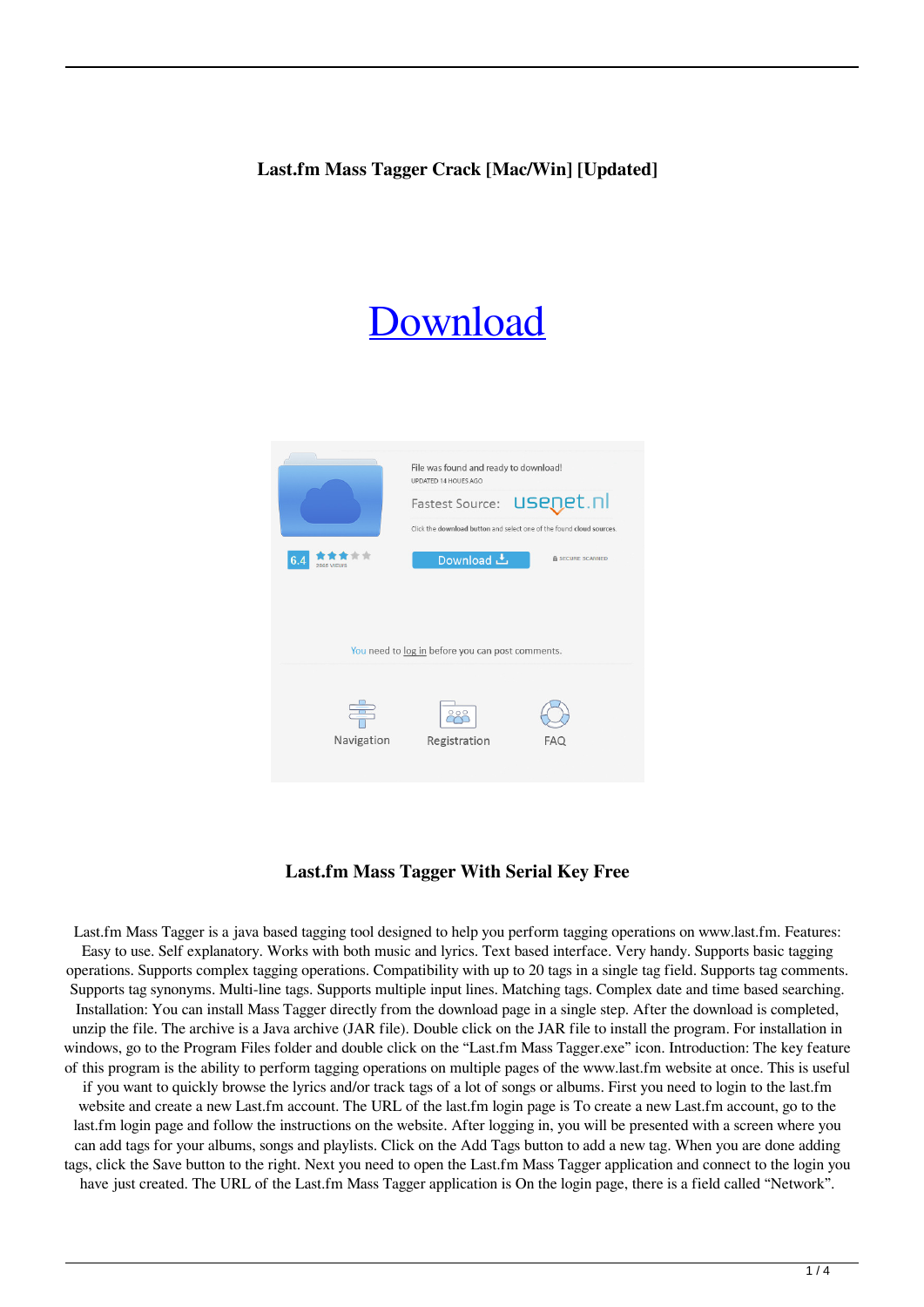Select "Last.fm" to open the application. When the application is opened, it will prompt you to confirm the user details. Enter your username and password and click "OK" to login to the last.fm

### **Last.fm Mass Tagger Crack + Free [Latest]**

Last.fm "Mass Tagger" is a tool for the quick tagging of a group of selected tracks. Its main goal is to mark the tracks you select to a given album (or as a group of albums) and to allow you to apply an associated tag in a single move. Last.fm "Mass Tagger" allows you to : \* create a new album or playlist \* create a new entry in an existing playlist \* apply a given tag to a set of selected tracks \* add the tag to a group of selected tracks Last.fm "Mass Tagger" offers : \* two graphical user interface modes : a tree view and a list view \* various functionalities : - manage multiple tags for multiple tracks at once - view details of the songs you tagged - select more than one track at once - set the "finished" state for the tags you create - display detailed information on the tags - add files to tag Last.fm "Mass Tagger" requires Java 6.0 or higher MCAdvancedTagger Description: MCAdvancedTagger is a Java applet that implements the TaggerFileI/F API of Last.fm. It is designed to be used with the lastfm-client MCAdvancedTagger Description: MCAdvancedTagger is a Java applet that implements the TaggerFileI/F API of Last.fm. It is designed to be used with the lastfm-client Music Player Pro Description: Music Player Pro is a java based music player and metadata editor. It supports creating your own ID3 and APE tagger extensions. In addition you can build your own effects and transitions. Music Player Pro Description: Music Player Pro is a java based music player and metadata editor. It supports creating your own ID3 and APE tagger extensions. In addition you can build your own effects and transitions. Easy Tagger Description: Easy Tagger is an open source advanced tagger for tagging information (such as lyrics, images, movies, bookmarks, etc) in your files. It has a friendly and easy to use GUI and a very Easy Tagger Description: Easy Tagger is an open source advanced tagger for tagging information (such as lyrics, images, movies, bookmarks, etc) in your files. It has a friendly and easy to use GUI and a very FCBuilder Description: FCBuilder is a command line Java 77a5ca646e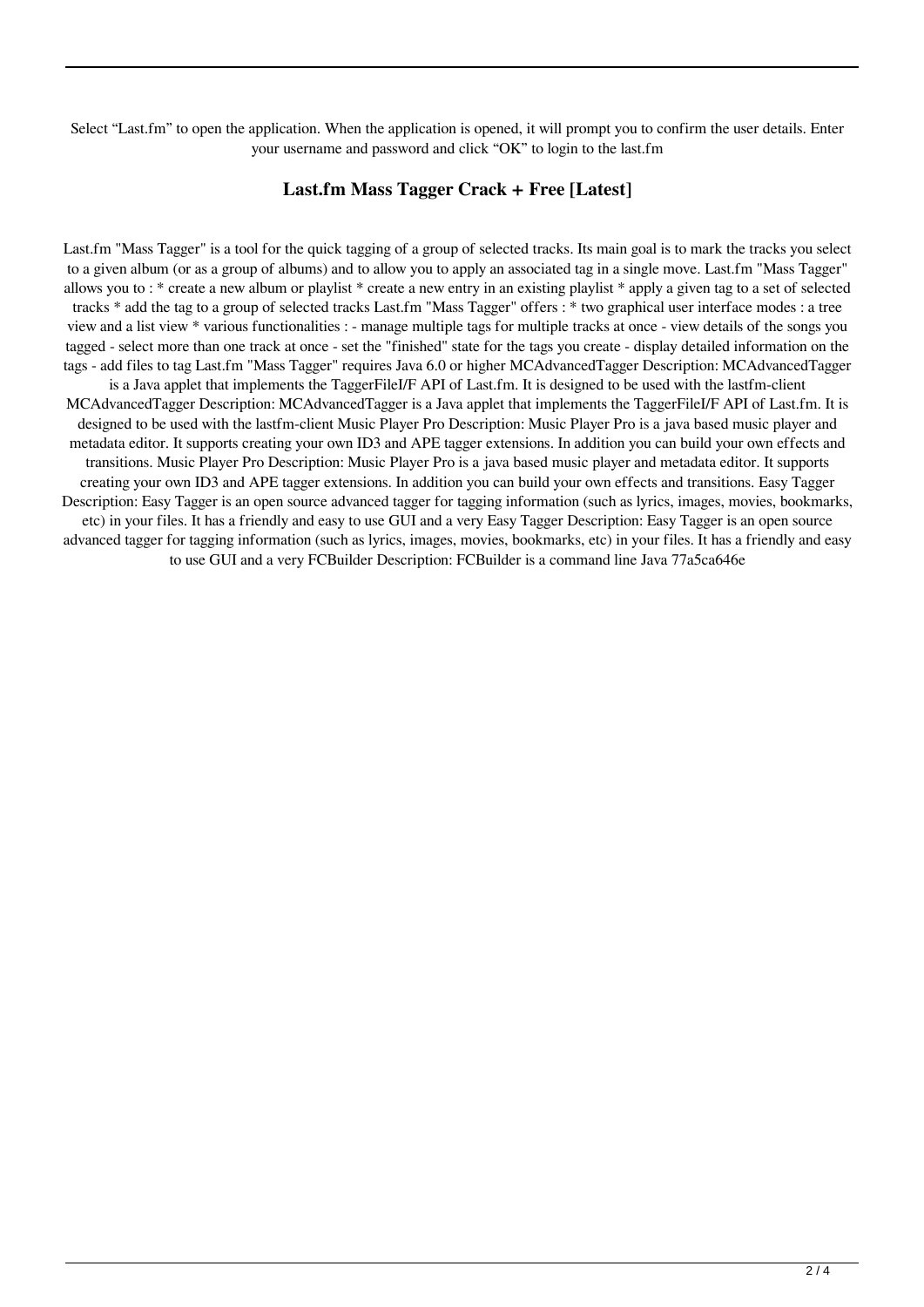## **Last.fm Mass Tagger Crack+ [Latest]**

Features: Tag Lookup I've loaded this tool with all my albums by genre. I've loaded this tool with all my albums by artist. I've loaded this tool with all my albums by tag. Tag Cloud Find more interesting tags Languages English Français Spanish Español German Nederlands Deutsch Português Italiano Original Last.fm About Last.fm Last.fm was founded in January 2006 by Lisl Steyer, a Swedish student who had previously created a fan-based music blog and radio show on her university campus. In August 2007, the site was purchased by dot-com company CBS Interactive and by November 2007 had generated more than 2.5 million unique listeners every day. In January 2009, the site was purchased by Creative Commons, and in March 2009, the Last.fm service was launched. The loss of "show" and the introduction of "tell" is not an easy one. The loss of "show" can be corrected, although it may be difficult for people who have not been doing video for a long time. It is possible to train people to make the best of the "tell" and improve the video "show", but it is a constant exercise. I think the more common problem is the assumption that video should be a "take-out" medium. It can be, but it can also be a participatory one, and it can be a social one. Just like a show, a video should tell a story or a joke. Some people are naturally visual. Some people need a written component to achieve this. To tell or to show, it is all about the pace and the concept. I believe that the social component is also a fundamental part of video. The liveliness and interactivity of a Facebook post or a Twitter tweet makes these two tools very powerful. A good video should not be a social product, but it should not be a poor social product either. It is possible to create a video that is very social without being boring. I think that, in the future, video production will go through the same evolution as social media. Like social media, video will be a big part of most people's social lives.

#### **What's New In?**

Last.fm Mass Tagger is a handy tool for performing common tagging operations on www.last.fm. Last.fm Mass Tagger Features: The main purpose of Last.fm Mass Tagger is to make mass tagging a lot easier. Currently, only tag deletion is supported. However, Last.fm Mass Tagger has only one shortcoming; the database is not updated if tags are removed from the webpage. With Last.fm Mass Tagger you can easily perform mass tag deletion without waiting. Last.fm Mass Tagger is designed to make tagging a lot easier. Currently, tagging only is supported. However, Last.fm Mass Tagger has only one shortcoming; the database is not updated if tags are removed from the webpage. With Last.fm Mass Tagger you can easily perform mass tag deletion without waiting. Last.fm Mass Tagger is designed to make tagging a lot easier. Currently, only tag deletion is supported. However, Last.fm Mass Tagger has only one shortcoming; the database is not updated if tags are removed from the webpage. With Last.fm Mass Tagger you can easily perform mass tag deletion without waiting. Last.fm Mass Tagger is designed to make tagging a lot easier. Currently, tagging only is supported. However, Last.fm Mass Tagger has only one shortcoming; the database is not updated if tags are removed from the webpage. With Last.fm Mass Tagger you can easily perform mass tag deletion without waiting. Last.fm Mass Tagger is designed to make tagging a lot easier. Currently, tagging only is supported. However, Last.fm Mass Tagger has only one shortcoming; the database is not updated if tags are removed from the webpage. With Last.fm Mass Tagger you can easily perform mass tag deletion without waiting. Last.fm Mass Tagger is designed to make tagging a lot easier. Currently, tagging only is supported. However, Last.fm Mass Tagger has only one shortcoming; the database is not updated if tags are removed from the webpage. With Last.fm Mass Tagger you can easily perform mass tag deletion without waiting. Last.fm Mass Tagger is designed to make tagging a lot easier. Currently, tagging only is supported. However, Last.fm Mass Tagger has only one shortcoming; the database is not updated if tags are removed from the webpage. With Last.fm Mass Tagger you can easily perform mass tag deletion without waiting. Last.fm Mass Tagger is designed to make tagging a lot easier. Currently, tagging only is supported. However, Last.fm Mass Tagger has only one shortcoming; the database is not updated if tags are removed from the webpage. With Last.fm Mass Tagger you can easily perform mass tag deletion without waiting. Last.fm Mass Tagger is designed to make tagging a lot easier.